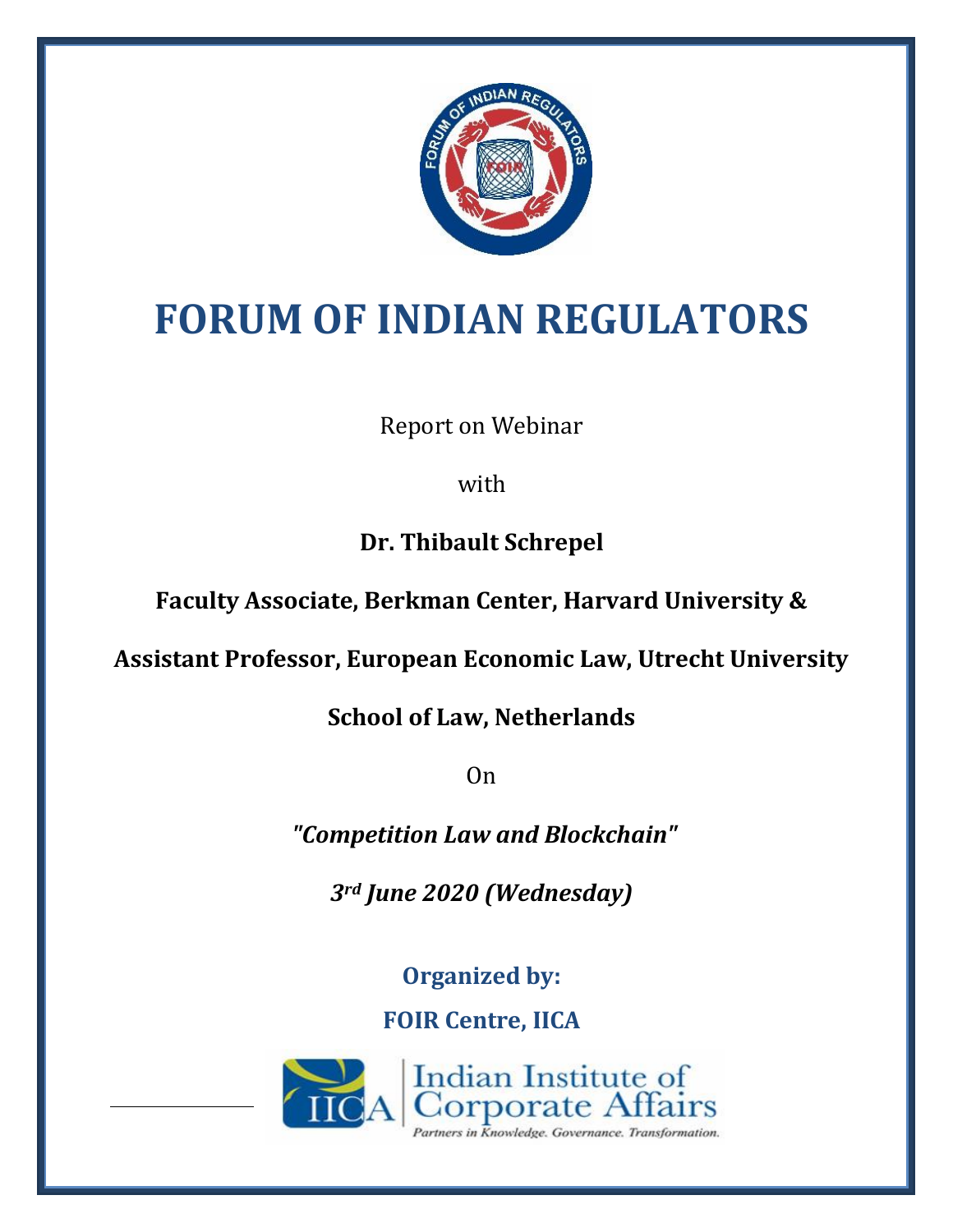**Program title:** Webinar with Dr. Thibault Schrepel, Faculty Associate, Berkman Center, Harvard University & Assistant Professor, European Economic Law, Utrecht University School of Law, Netherlands on "Competition Law and Blockchain".

**Program Date & Time:**  3rd June 2020 (Wednesday) 2:30 – 4:00pm (IST) **Mode of Delivery:** Online via Blackboard (LMS) **Speaker Profile:**

# **Dr. Thibault Schrepel**

*Faculty Associate, Berkman Center, Harvard University & Assistant Professor, European Economic Law, Utrecht University School of Law, Netherlands*

Dr. Thibault is a Faculty Associate at the Harvard University's Berkman Klein Center for Internet & Society and an Assistant Professor in Economic Law at Utrecht University School of Law.



He holds research and teaching positions at Université Paris 1 Panthéon-Sorbonne and Sciences Po Paris. His most recent research focuses on antitrust law and blockchain. In 2018, he has been granted the "Academic Excellence" GCR Award, and, the same year, he has published the world most downloaded antitrust article of the year, "The Blockchain Antitrust Paradox".

He has published a book (Larcier ed.) on the subject of "Predatory innovation in antitrust law" as well as numerous articles at Harvard, NYU, Oxford and Georgetown, among others.

### **No. of participants:** 153

**Participant Profile:** Regulatory officials from FOIR member organizations, Government officials, academicians and others from the field of regulation.

**Participant Categorization:**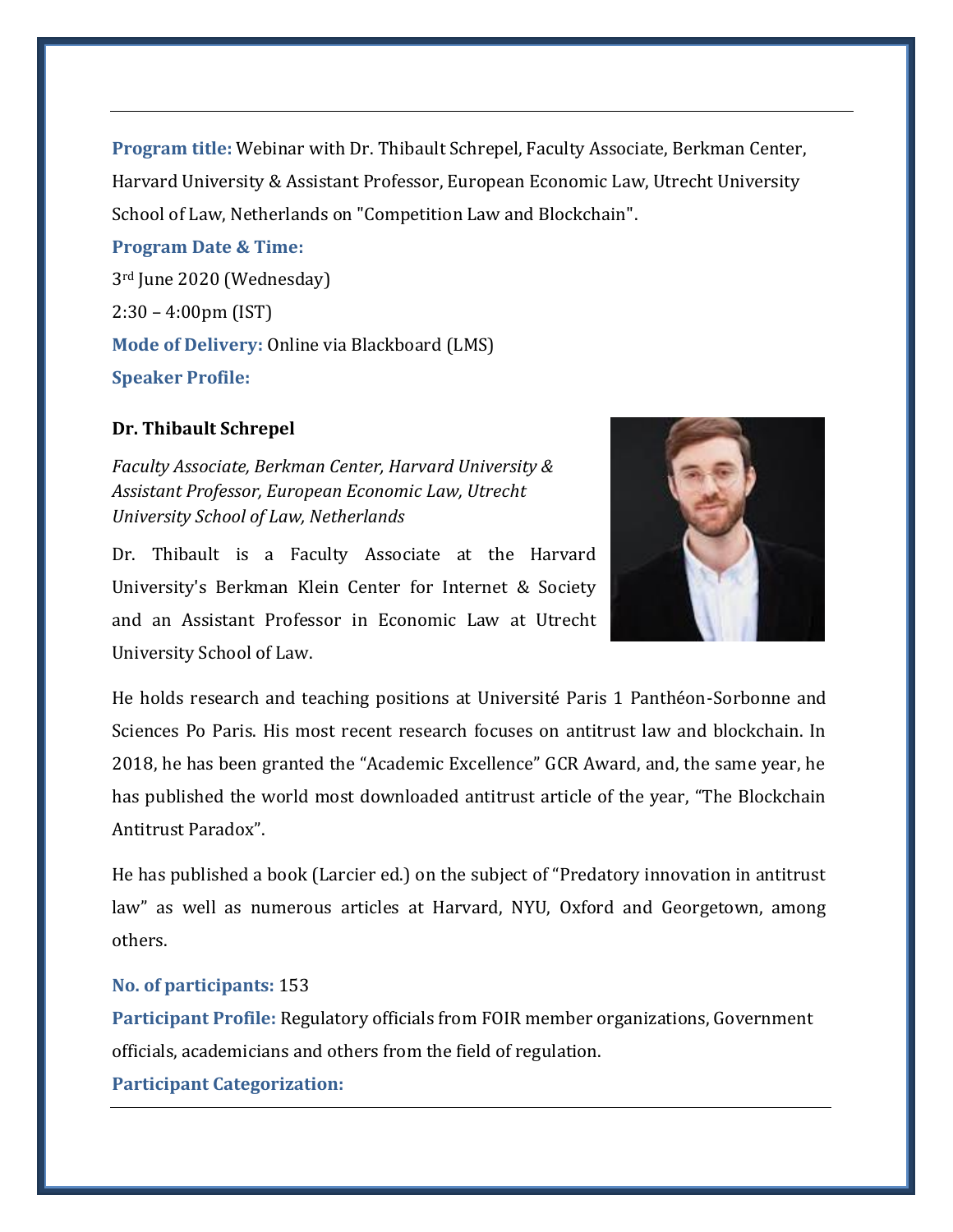FOIR Member officials: 25 Other regulatory officials: 8 Academicians: 5 Others (lawyers, CS, students etc.): 8 Last minute logins (Unknown): 107

# **PROGRAM OUTLINE:**

The School of Competition Law & Market Regulation and Forum of Indian Regulators (FOIR) Centre at Indian Institute of Corporate Affairs (IICA) successfully conducted a webinar with Dr. Thibault Schrepel, Faculty Associate, Berkman Center, Harvard University & Assistant Professor, European Economic Law, Utrecht University School of Law, Netherlands on "Competition Law and Blockchain" on 3rd June 2020 (Wednesday). The webinar with Dr. Thibault Schrepel is the third webinar of a weekly webinar series organized by the School of Competition Law & Market Regulation to create awareness on various regulatory concepts, issues and International best practices. The webinar series covers a range of topics from the field of regulatory affairs and market regulation and engages speakers from across the globe including academicians, subject experts and Senior regulatory officials. The participants of the webinar includes officials from FOIR member organizations, government officials, academicians and others working in the field of regulation.

#### **PROGRAM FLOW:**

The webinar was led by Dr. Thibault Schrepel, Faculty Associate, Berkman Center, Harvard University & Assistant Professor, European Economic Law, Utrecht University School of Law, Netherlands and moderated by Dr. Abha Yadav, Head, School of competition law & market regulation & Director, FOIR Centre.

The program initiated with a welcome speech by Dr. Abha Yadav. She introduced the speaker Dr. Thibault Schrepel and threw light on the relevance of the topic in the current scenario. Dr. Yadav further elaborated the format of the webinar to the participants.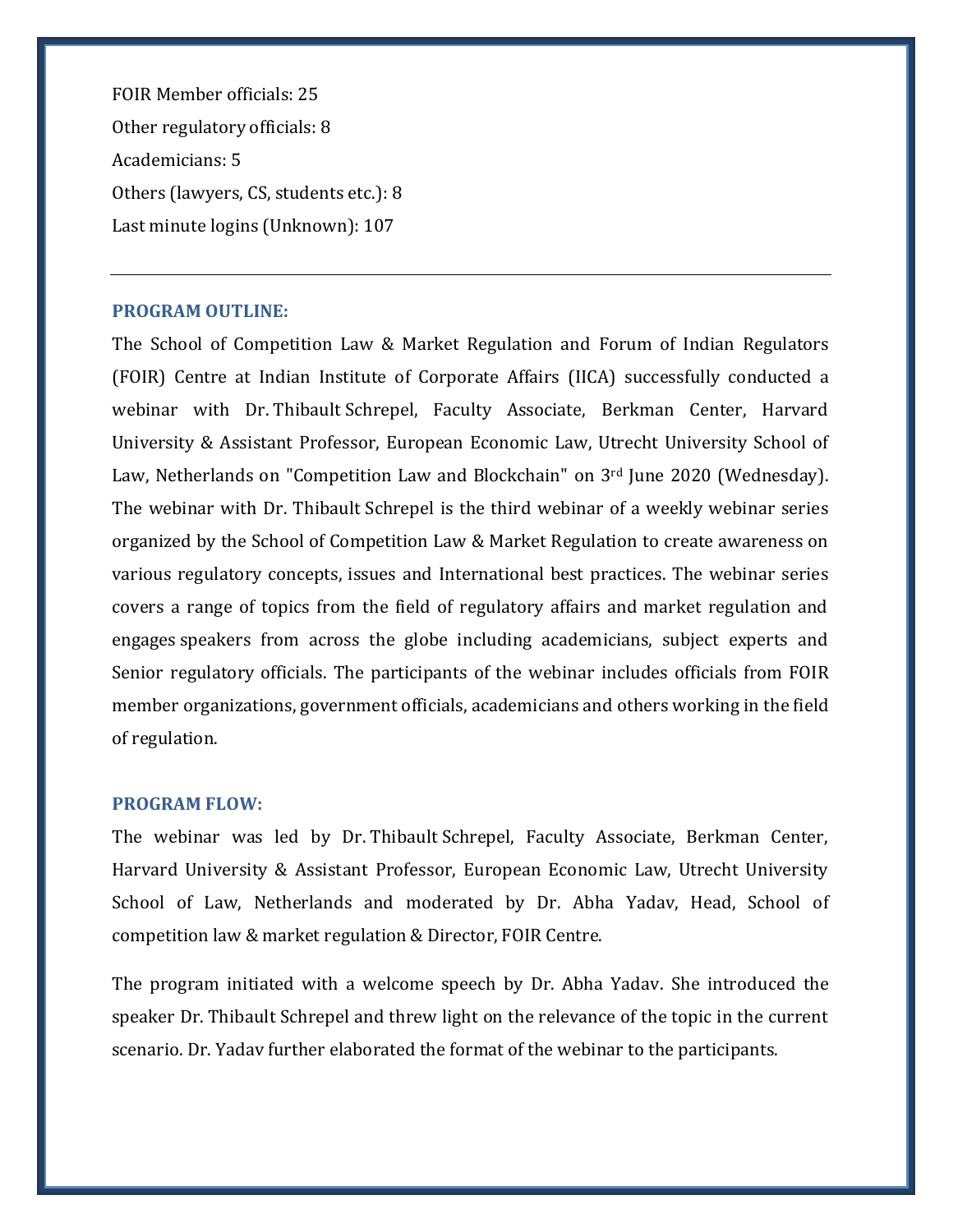Dr. Thibault, in his session explained the concept of blockchain technology & its anti-trust perspectives to the participants in an easy and effective manner. He first explained the technicalities of the blockchain platform in order to create a link between the blockchain technology and competition law for better understanding of the participants.

The session was split into three sections i.e. Blockchain 101, the Broad picture and the Small picture. Section one, 'Blockchain 101' covered the basics of the blockchain technology and its key characteristics. Section two, the 'Broad picture' explained the implications of blockchain on competition law and discussed the big issues & solutions surrounding the blockchain technology whereas section three, the 'Small picture' elaborated the concept of anti-competitive practices and the regulation enforcements.

Dr. Thibault covered diverse topics with respect to blockchain and competition law such as the characteristics of blockchain technology, types of blockchain, decentralization system, immutability of the technology, public & private blockchain, Antitrust, Smart contracts, Collusion, Visibility & opacity effect in blockchain, abuse of dominant position, Libra (blockchain digital currency), challenges to blockchain, etc.

He encouraged the participants to read his paper on "Blockchain Code as Antitrust", coauthored with Vitalik Buterin, founder of the second largest cryptocurrency platform, 'Ethereum'. He also referred to an article titled "The nature of the Firm" written by Nobelwinning author Ronald Coase, which marked the base of the modern business law and competition law. Dr. Thibault elaborated the theory stated by Ronald Coase and shared with the participants his work in furtherance to the same titled "The theory of granularity: A Path for Antitrust in Blockchain Ecosystems".

The technicalities of the blockchain technology were explained by Dr. Thibault in a simple manner for the understanding of the regulators and participants who are from a non-tech background. he used several examples to explain the concepts of blockchain technology to the participants, which was very effective. The session was engaging, and energetic participation was seen in the webinar. Questions were taken up from the participants at the end of the session, which led to a healthy discussion. Dr. Thibault shared reference material to the session, which was shared with the participants prior to the webinar.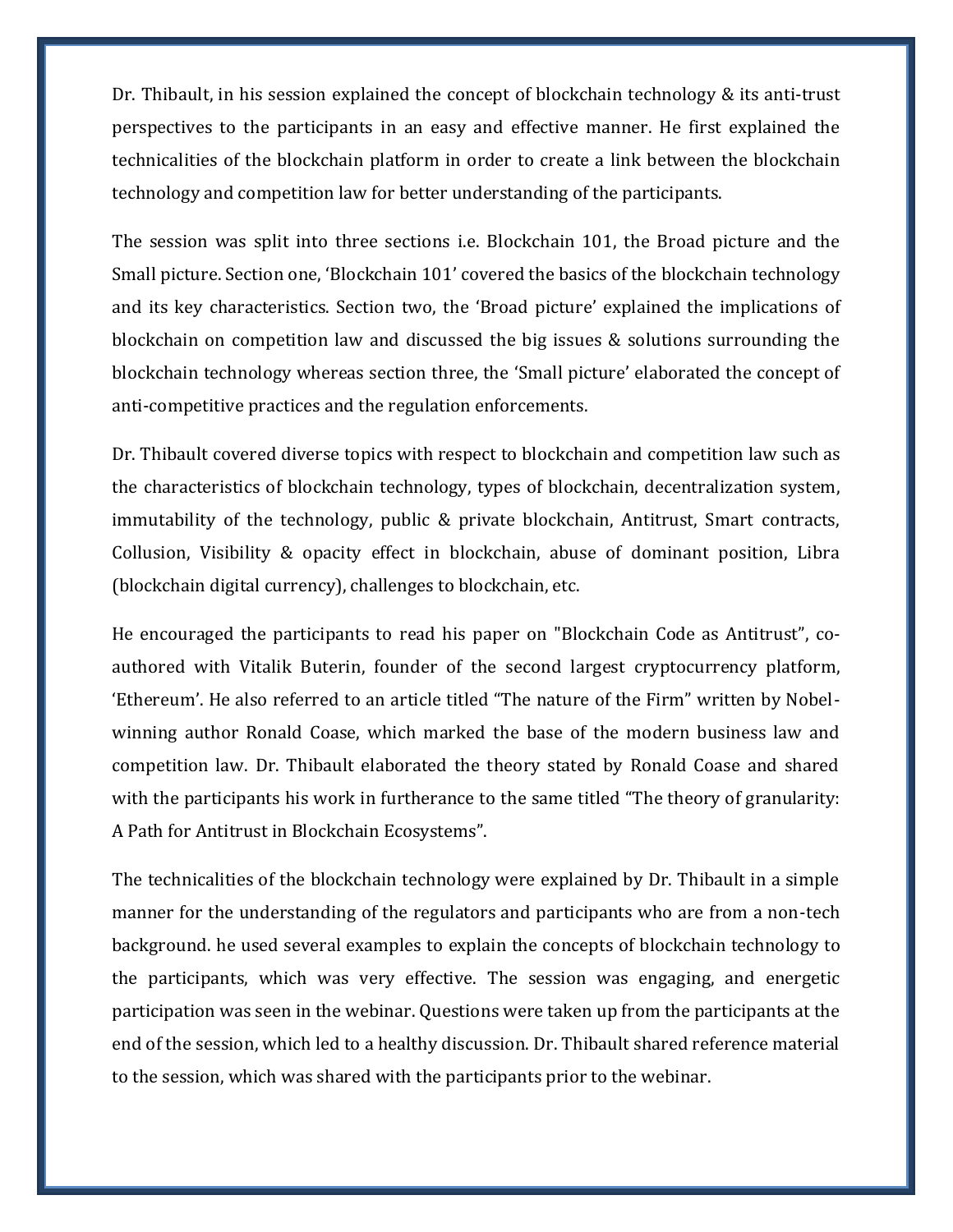Dr. Abha moderated the question-answer round, where a series of questions from participants with respect to use of blockchain by autonomous companies & government agencies, Libra (digital currency proposed by Facebook), regulation of blockchain-based Authentication process , Block chain to assess the market power of firms in merger screening & looking into abuse of dominance, liability of companies in case of misuse of blockchain, data brokerage, smart contact vs. leniency applications etc. were raised by the participants from various regulatory bodies such as Competition Commission of India (CCI), several academicians and other participants from the field of regulation, which were effectively answered by Dr. Thibault. On being questioned on the use of blockchain by government entities, Dr. Thibault encouraged the participants to refer to Gartner's report on adoption of blockchain by public & private entities to obtain precise statistics on the same.

The participants received great insights on blockchain technology and its impact on competition law from the subject matter expert and gained from his knowledge. The participants appreciated the School of Competition Law & Market Regulation and FOIR Centre, IICA for organizing the webinar & appreciated the program's content and Speaker.

The webinar ended with a vote of thanks by Dr. Abha Yadav, Head, School of Competition Law and Market Regulations and Director FOIR Centre (IICA)